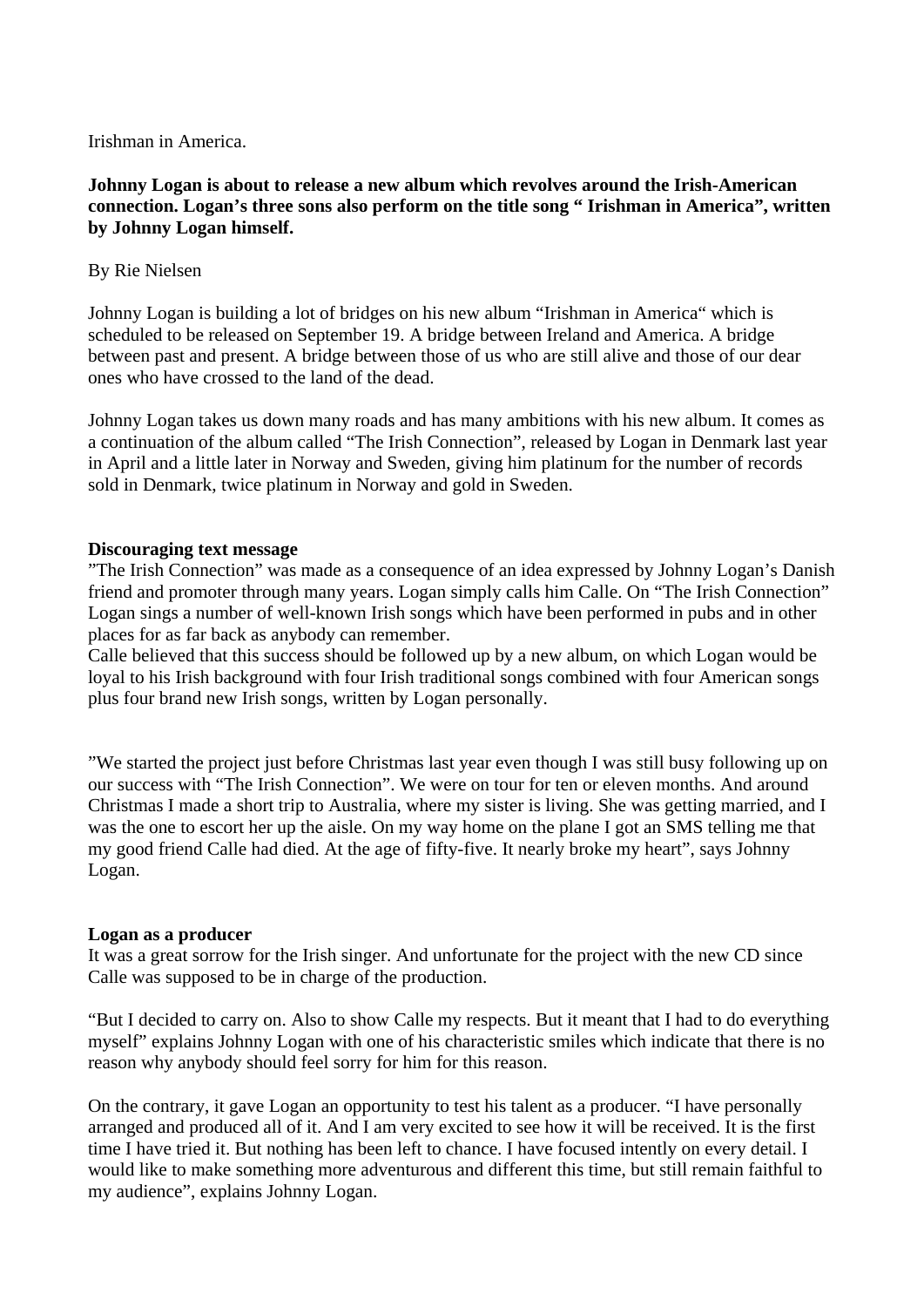## **Around the globe**

The recordings practically sent Logan on a journey around the globe. He recorded the rhythmic section - that is drums and bas - in Denmark together with his Danish band. Then he went to Germany to record all the keys, among others keyboard and piano, then he went to Nashville, USA to record the stringed instruments, pedal guitar and steel guitar, dobro, banjo, and the American fiddle – that is the violin.

"There is not a single electric guitar on the album. Everything is made with acoustic guitars", Johnny Logan explains in a voice reverberating with pride**.** 

From the USA he had to go back to Ireland to record the Irish fiddle and the characteristic Irish tin whistle.

## **His sons in the chorus**

"In two days I did my own recording of the 12 vocals for the songs here in Denmark in the Lundgaard Studios, before I went back to Ireland to record backing-vocals. Also for the song where my sons performed."

His sons are called Adam, Fionn and Jack. They are 29, 24 and 16 years old. Johnny Logan invited them to sing the chorus on the title song, called "Irish man in America" which he has written himself.

It's a song about the longing you may experience when you are far from your loved ones. The kind of longing experienced by the Irishmen who sailed all the way across the Atlantic Ocean to try their fortune in the *land of dreams*. They were so far away that they didn't know whether they would ever return to their green native island and see their dear ones again. In the song this is used as an image of the feelings you may experience when you have lost a dear friend or a close relative. It is the same feeling of privation Johnny Logan has suffered because of the loss of his own father and other dear friends.

"I all of a sudden realised how rapidly things may happen. Calle, who died so suddenly. Another one of my good friends, the singer from The Dubliners, had also died recently. So I really got the idea of including my sons because I wanted them to have this experience to remember when one day I won't be here any more", Johnny Logan points out.

## **Computers and heavy metal**

It is, however, not songs and music that occupy most of his sons' time. Only the youngest, the 16 year-old Jack works seriously with his musical talents by playing the guitar in three different heavy metal bands.

Adam of 29 works as a Senior Project Manager for a computer company and Fionn of 24 is a computer animator. "To me it's of no importance what they do for a living. That's entirely up to them. But for their sake I do hope that they will experience more continuous lives than I have experienced. There are many *ups and downs* in the music business", emphasises Johnny Logan.

But his sons did agree to sing along on the title song. And according to Logan they are actually really good singers. Not only have they inherited their father's singing voice but also his good sense of humour and his talent for jokes.

"Listen for example to this joke which one of them cracked in the studio: What is it with you, *dad* – are you no longer able to hit the high notes?", laughs Johnny Logan and continues: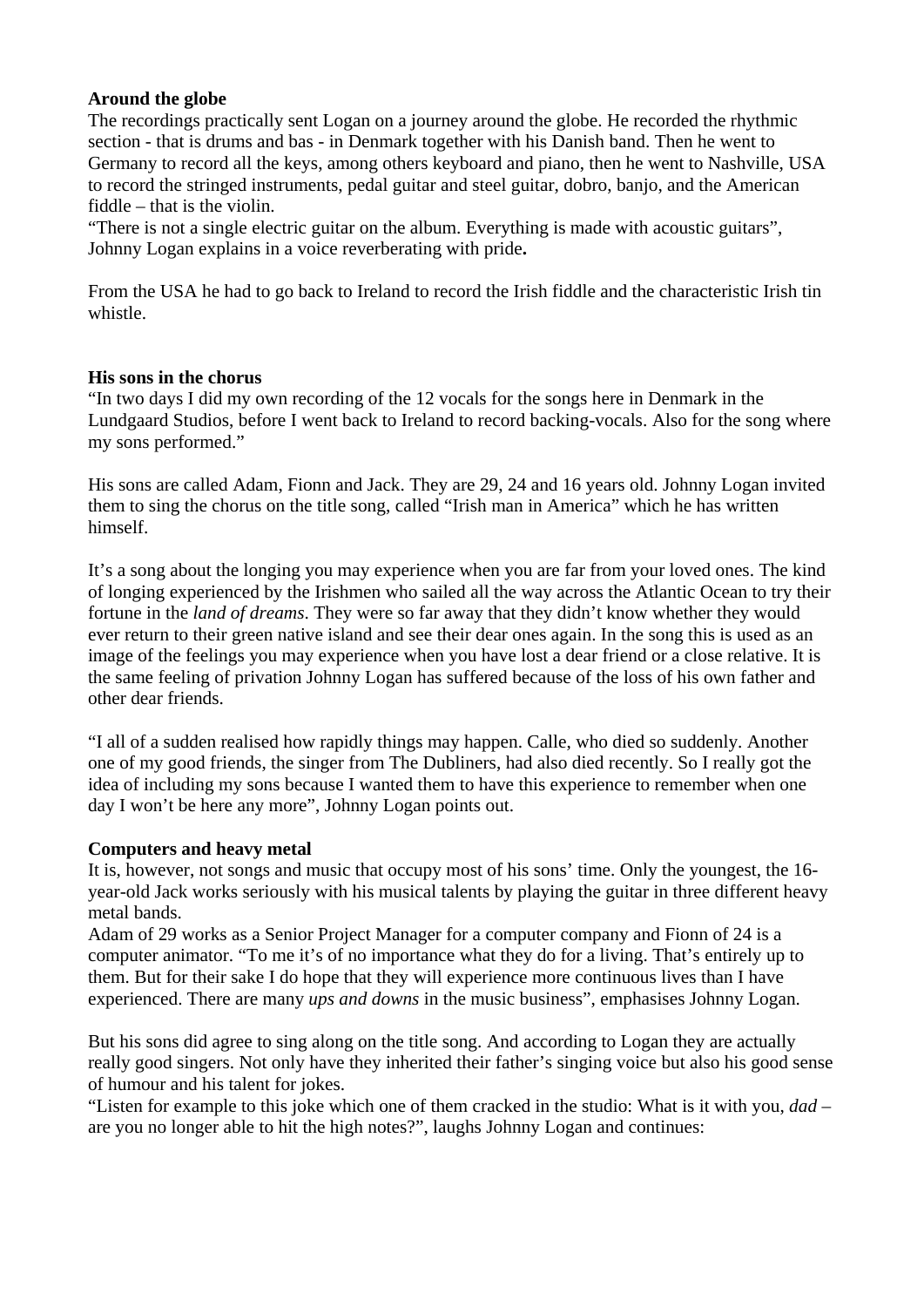#### **Fathers and sons**

"I really don't believe that they have yet realised what this may mean to them later; that is in a personal way. Now they have something they have produced together with me. My father was a great singer. Patrick O'Hagan was his name. He is long gone, but after his death I have realised that we have actually both won the same song competition when we were quite young. But unfortunately I do not have anything that I have produced together with him. And for that, I am truly sorry. Now they have something together with their dad, and I believe that they will appreciate that one day", Logan says with a smile.

"But Adam did tell me after the recording of the songs that he is proud of me. And him having said that, means the world to me", says Johnny Logan and is for a short moment silent and contemplative.

## **Sexy dad-dance**

But even though Johnny Logan has a big heart and is a champion in the art of performing sensuous ballads, he is still not a man who becomes absorbed in sentimentality. So after his story about Adam's acknowledgement he soon returns to his old humoristic self and tells an anecdote about his second son, Fionn.

The three sons were invited to a Johnny Logan concert in Ireland and at the concert they saw how young girls tossed their bras and their panties on to the stage to their idol whom the sons believed to be somewhat too old for that kind of idolization. So according to Logan, Fionn told him afterwards: "It was a good concert. I'm not so sure about the sexy dad-dance though…"

## **The Irish-American connection**

Beyond "Irishman in America" Logan has also written the songs "Sorry", "Bridges of my Heart" and "Dancing with my Father". The latter is also building a bridge to the beloved dear ones who have passed away, as it goes in the first lines of the chorus:

"So I go/ dancing with my father/ through the streets of yesterday….".

The American link which Logan is making is connected to the history of Ireland, which saw thousands of men and women crossing the Atlantic Ocean to the land on the other side. Along they brought a musical tradition that has influenced the music which arose in the USA. "Thus bluegrass and the Cajun music have been strongly inspired by Irish music", says Johnny Logan.

But it is neither bluegrass nor Cajun songs that Logan has chosen for the album from America's enormous backlist. He has chosen songs that in one way or another have meant something to him. And they are all very different. Right from "This Land is your Land", which is an old American traditional, to "Piece of my Heart", which is one of the biggest hits from the folk-rock-queen Janice Joplin.

"It was important for me to find some songs which had a groove which touched me. They are all songs that were popular in the USA in the 70'ies, because I was very attracted to the country in those days and to everything on the music stage then. For example I simply love Janice Joplin, so it was only natural for me to include one of her songs".

## **Singer for the President**

Yet another bridge between the USA and Ireland - and between the USA and the Logan family - is the bridge that was built when Johnny's dad, Patrick O'Hagan sang for the three American presidents, Lyndon B. Johnson, John F. Kennedy and Richard Nixon.